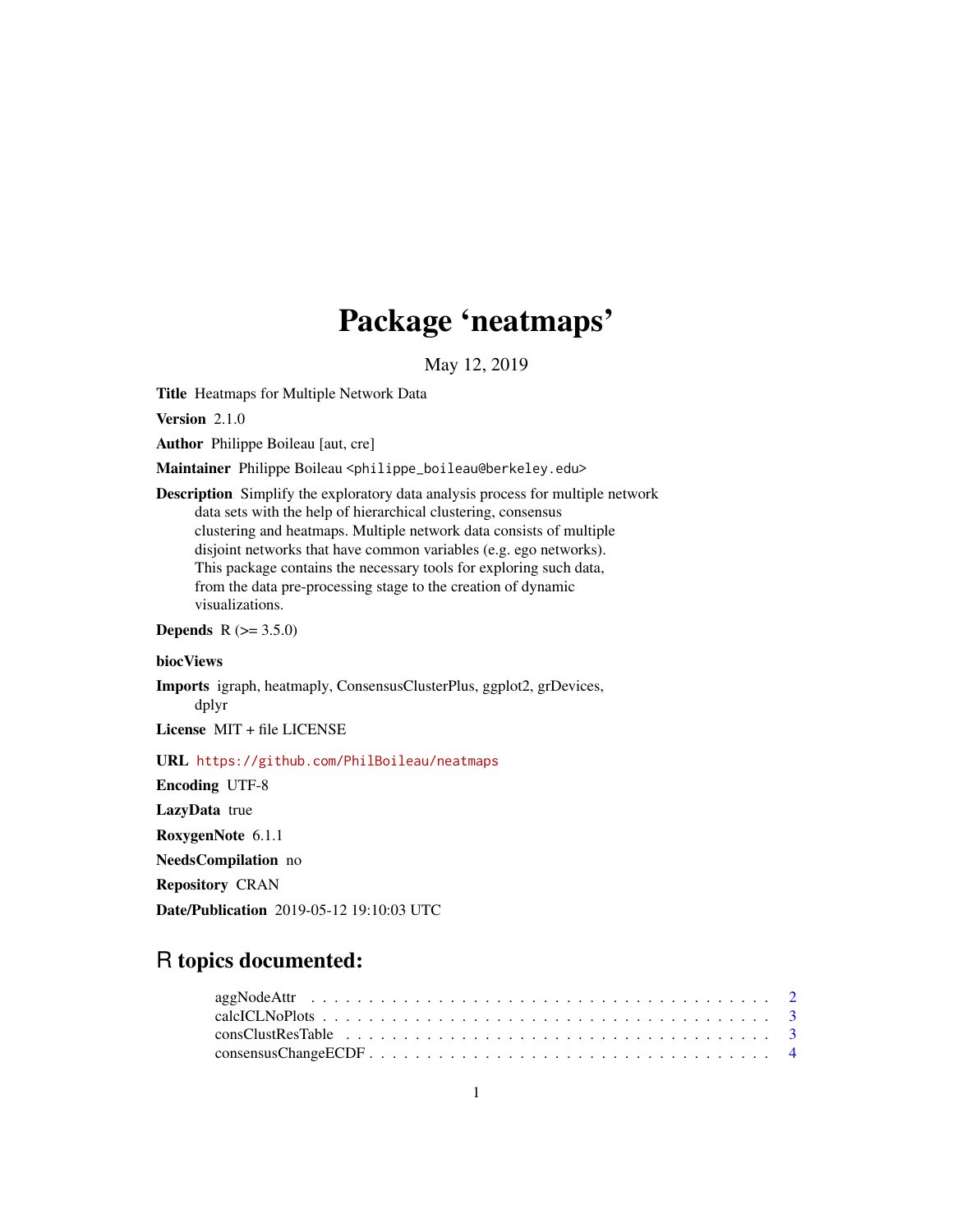# <span id="page-1-0"></span>2 aggNodeAttr

| Index | 15 |
|-------|----|
|       |    |
|       |    |
|       |    |
|       |    |
|       |    |
|       |    |
|       |    |
|       |    |
|       |    |
|       |    |
|       |    |
|       |    |
|       |    |

aggNodeAttr *Node Attribute Aggregater*

# Description

aggNodeAttr creates a data frame that summarizes node attributes.

## Usage

```
aggNodeAttr(node_df, measure_of_cent = "mean")
```
# Arguments

node\_df A data frame containing all the characteristics of the nodes in the network. If there are n networks, a maximum of x nodes per network and y variables for each node, the data frame should have n rows and x\*y columns. The column names of each variable should be written as follows: var1, var2, ... , varX.

measure\_of\_cent

A vector that contains the measures of centrality with which to summarize the node attributes. The supported measures are "mean" and "median". Note that missing values are excluded from the calculations.

### Author(s)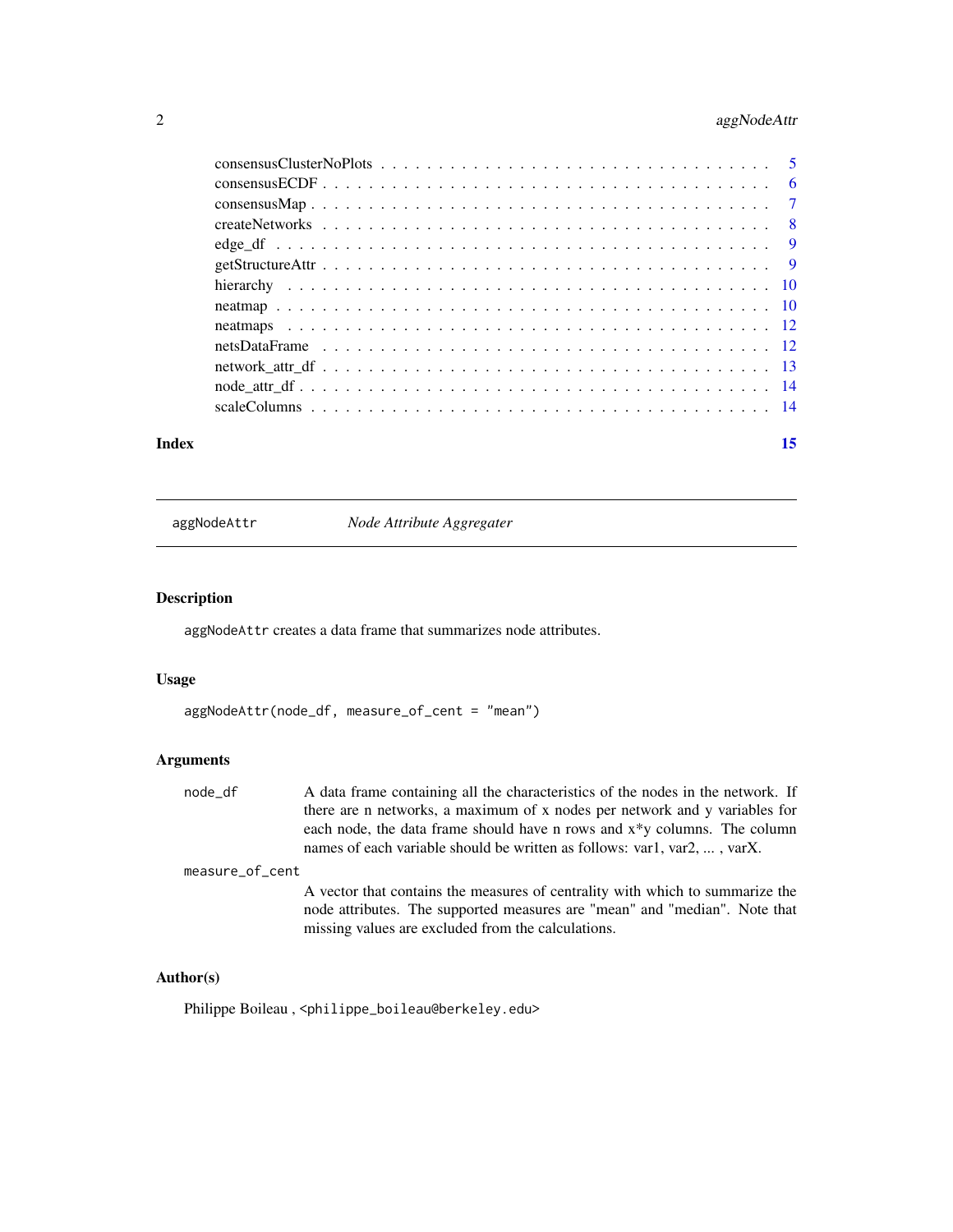<span id="page-2-0"></span>

#### Description

consensusClusterNoPlots is a wrapper function for [ConsensusClusterPlus](#page-0-0) that suppresses the creation of the plots that are created automatically.

#### Usage

calcICLNoPlots(consensus\_results)

#### Arguments

consensus\_results

Results of consensus clustering. The second item in the list returned by [neatmap](#page-9-1).

# Author(s)

Philippe Boileau, <philippe\_boileau@berkeley.edu>

<span id="page-2-1"></span>consClustResTable *Consensus Cluster Results in a Table*

#### **Description**

consClustResTable create a dataframe of the consensus cluster results. The dataframe presents the results of each iteration of the [ConsensusClusterPlus](#page-0-0) algorithm, the cluster consensus of each cluster and the list of the cluster elements with their corresponding item consensus. The item consensus is taken with respect to the variable's cluster allocation.

#### Usage

```
consClustResTable(neatmap_res)
```
#### Arguments

neatmap\_res Output from the [neatmap](#page-9-1) function.

# Value

A dataframe of the results of the consensus clustering.

#### Author(s)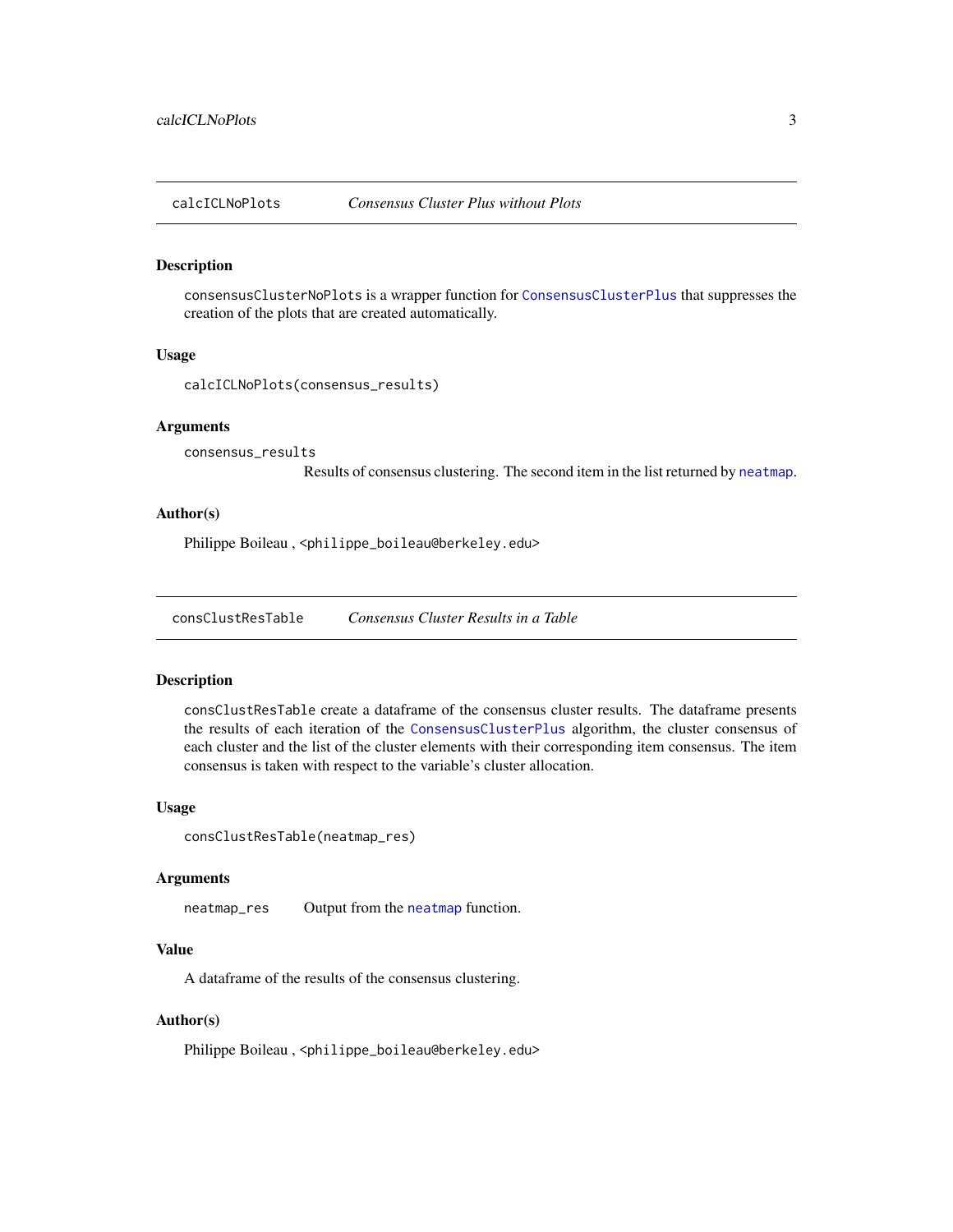#### References

For more information on the consensus cluster and item consensus statistics, see [Monti et al..](https://link.springer.com/article/10.1023%2FA%3A1023949509487)

#### Examples

```
# create the data frame using the network, node and edge attributes
df <- netsDataFrame(network_attr_df,
                    node_attr_df,
                    edge_df)
# run the neatmap code on df
neat_res <- neatmap(df, scale_df = "ecdf", max_k = 3, reps = 100,
                    xlab = "vars", ylab = "nets", xlab_cex = 1, ylab_cex = 1)# get the consensus cluster results for each iteration
consensus_res_df <- consClustResTable(neat_res)
```
<span id="page-3-1"></span>consensusChangeECDF *Change in Area Under the ECDF*

# Description

consensusChangeECDF plots the relative change in area under empirical cumulative distribution function for consecutive consensus cluster matrices produced using the [neatmap](#page-9-1) function.

#### Usage

```
consensusChangeECDF(neatmap_res)
```
#### Arguments

neatmap\_res Output from the [neatmap](#page-9-1) function.

# Value

A ggplot of the change in consecutive area under the ECDFs of the consensus cluster matrices.

# Author(s)

Philippe Boileau, <philippe\_boileau@berkeley.edu>

# References

For more information on the consensus matrices, see [Monti et al..](https://link.springer.com/article/10.1023%2FA%3A1023949509487)

<span id="page-3-0"></span>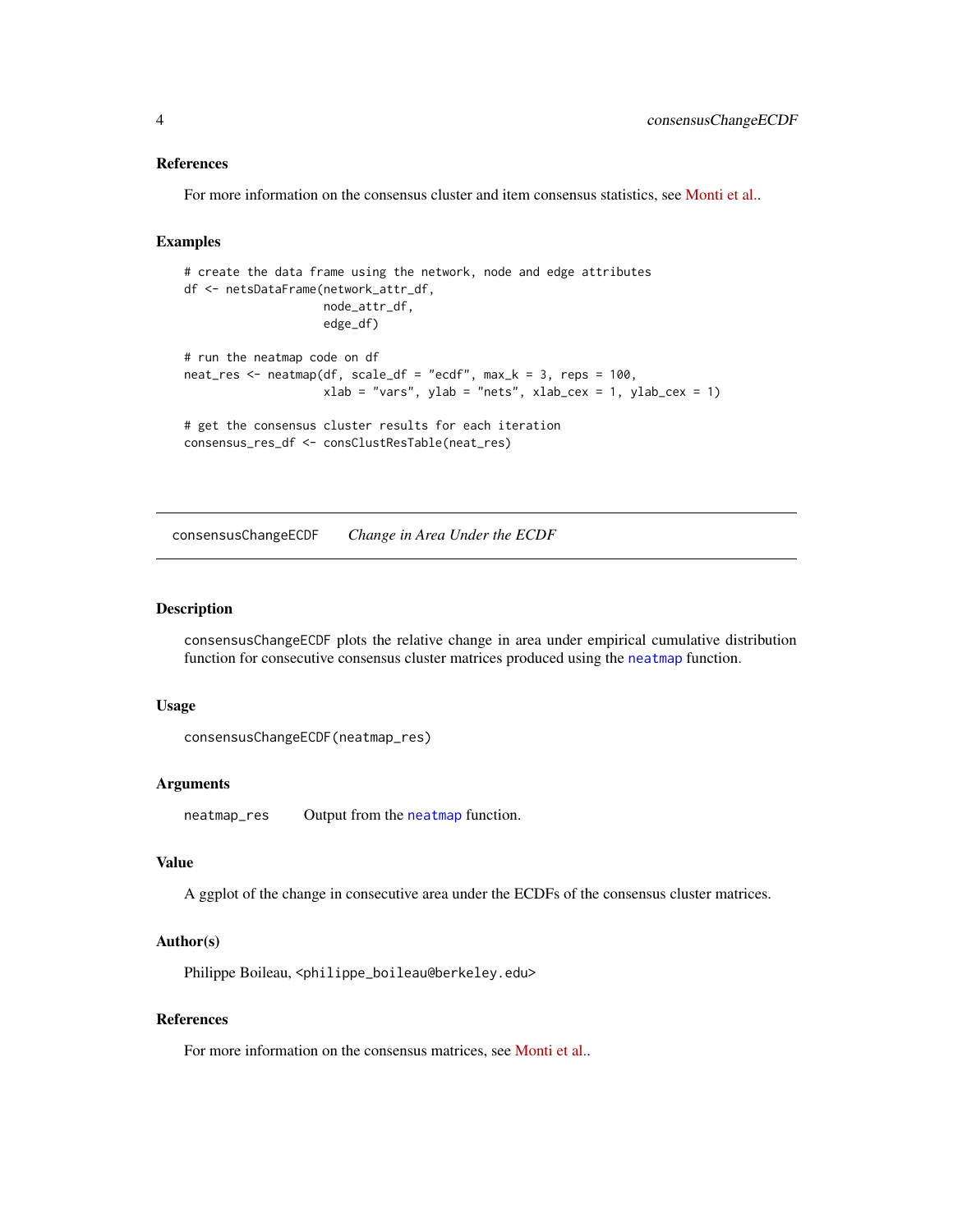# <span id="page-4-0"></span>Examples

```
#' # create the data frame using the network, node and edge attributes
df <- netsDataFrame(network_attr_df,
                    node_attr_df,
                    edge_df)
# run the neatmap code on df
neat_res <- neatmap(df, scale_df = "ecdf", max_k = 3, reps = 100,
                    xlab = "vars", ylab = "nets", xlab_cex = 1, ylab_cex = 1)
# visualize the relative change in AU ECDF of consecutive consensus cluster
# iterations
consensusChangeECDF(neat_res)
```
consensusClusterNoPlots

*Consensus Cluster Plus without Plots*

# Description

consensusClusterNoPlots is a wrapper function for [ConsensusClusterPlus](#page-0-0)that suppresses the creation of the plots that are created automatically.

#### Usage

```
consensusClusterNoPlots(df, link_method, dist_method, max_k, reps, p_var,
 p_net, cc_seed)
```
### Arguments

| df          | A dataframe of network attributes containing only numeric values. The columns<br>of the dataframe should likely be normalized.                                                                     |
|-------------|----------------------------------------------------------------------------------------------------------------------------------------------------------------------------------------------------|
| link_method | The agglomeration method to be used for hierarchical clustering. Defaults to the<br>average linkage method. See other methods in holust.                                                           |
| dist_method | The distance measure to be used between columns and between rows of the<br>data frame. Distance is used as a measure of similarity. Defaults to euclidean<br>distance. See other options in dist.  |
| $max_k$     | The maximum number of clusters to consider in the consensus clustering step.<br>Consensus clustering will be performed for max_k-1 iterations, i.e. for 2, 3, ,<br>max k clusters. Defaults to 10. |
| reps        | The number of subsamples taken at each iteration of the consensus cluster algo-<br>rithm. Defaults to 1000.                                                                                        |
| p_var       | The proportion of network variables to be subsampled during consensus cluster-<br>ing. Defaults to 1.                                                                                              |
| p_net       | The proportion of networks to be subsampled during consensus clustering. De-<br>faults to 0.8.                                                                                                     |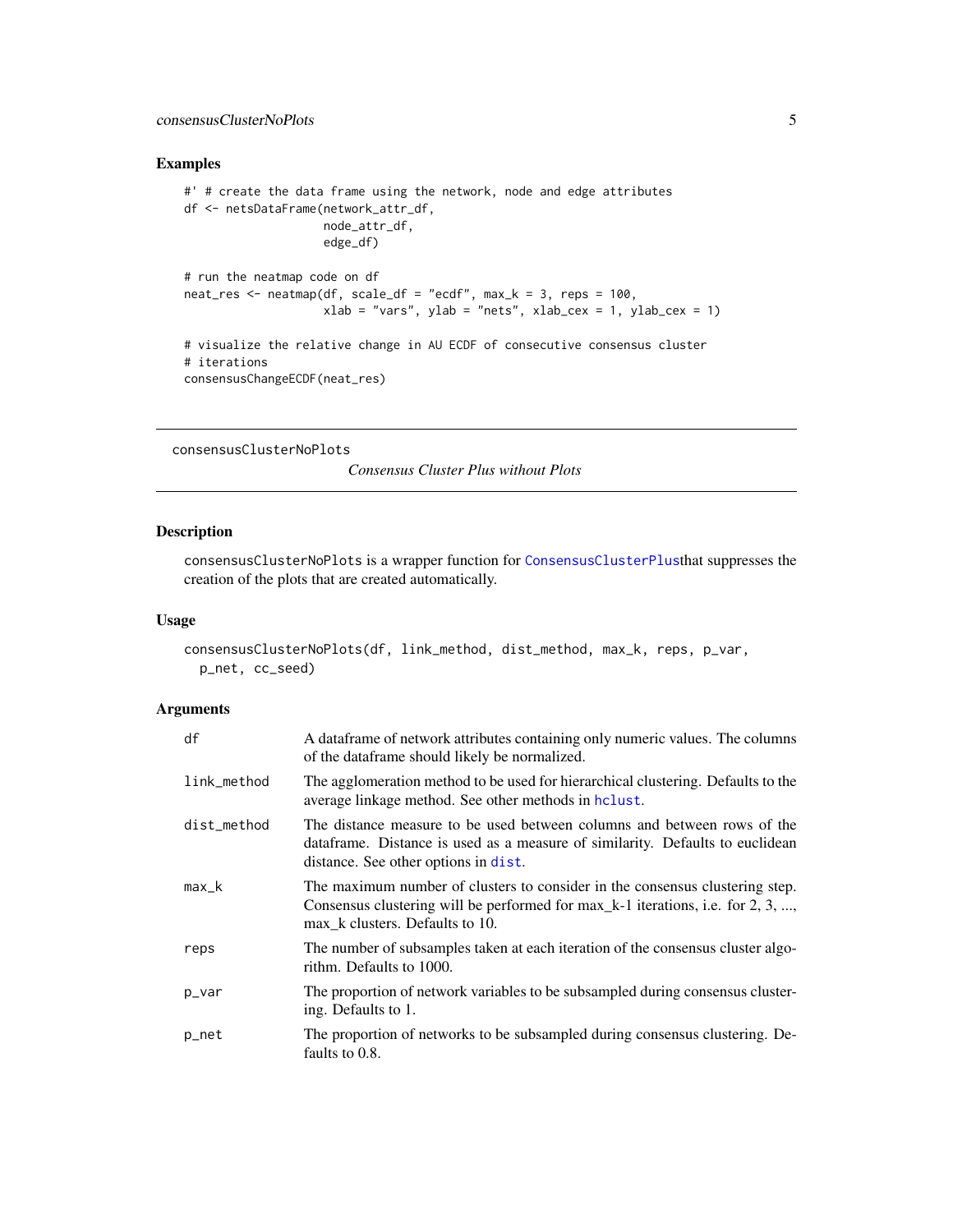<span id="page-5-0"></span>

| cc_seed | The seed used to ensure the reproducibility of the consensus clustering. Defaults<br>to $1$ . |
|---------|-----------------------------------------------------------------------------------------------|
|         | @author Philippe Boileau, <philippe_boileau@berkeley.edu></philippe_boileau@berkeley.edu>     |
|         | @importFrom ConsensusClusterPlus ConsensusClusterPlus @importFrom grDe-<br>vices png dev.off  |

<span id="page-5-1"></span>consensusECDF *Consensus Matrix ECDFs*

# Description

consensusECDF plots the empirical cumulative distribution functions (ECDF) of the consensus matrices produced during the consensus clustering step of the [neatmap](#page-9-1) function.

#### Usage

```
consensusECDF(neatmap_res)
```
# Arguments

neatmap\_res Output from the [neatmap](#page-9-1) function.

# Details

This function visualizes the ECDFs of the consensus matrices for each each iteration of consensus clustering that is carried out as part of the [neatmap](#page-9-1) function.

#### Value

Returns a ggplot depicting the ECDFs of each iteration of the consensus clustering, i.e. one ECDF per number of clusters used in each iteration.

# Author(s)

Philippe Boileau, <philippe\_boileau@berkeley.edu>

# References

For more information on the consensus matrices, see [Monti et al..](https://link.springer.com/article/10.1023%2FA%3A1023949509487)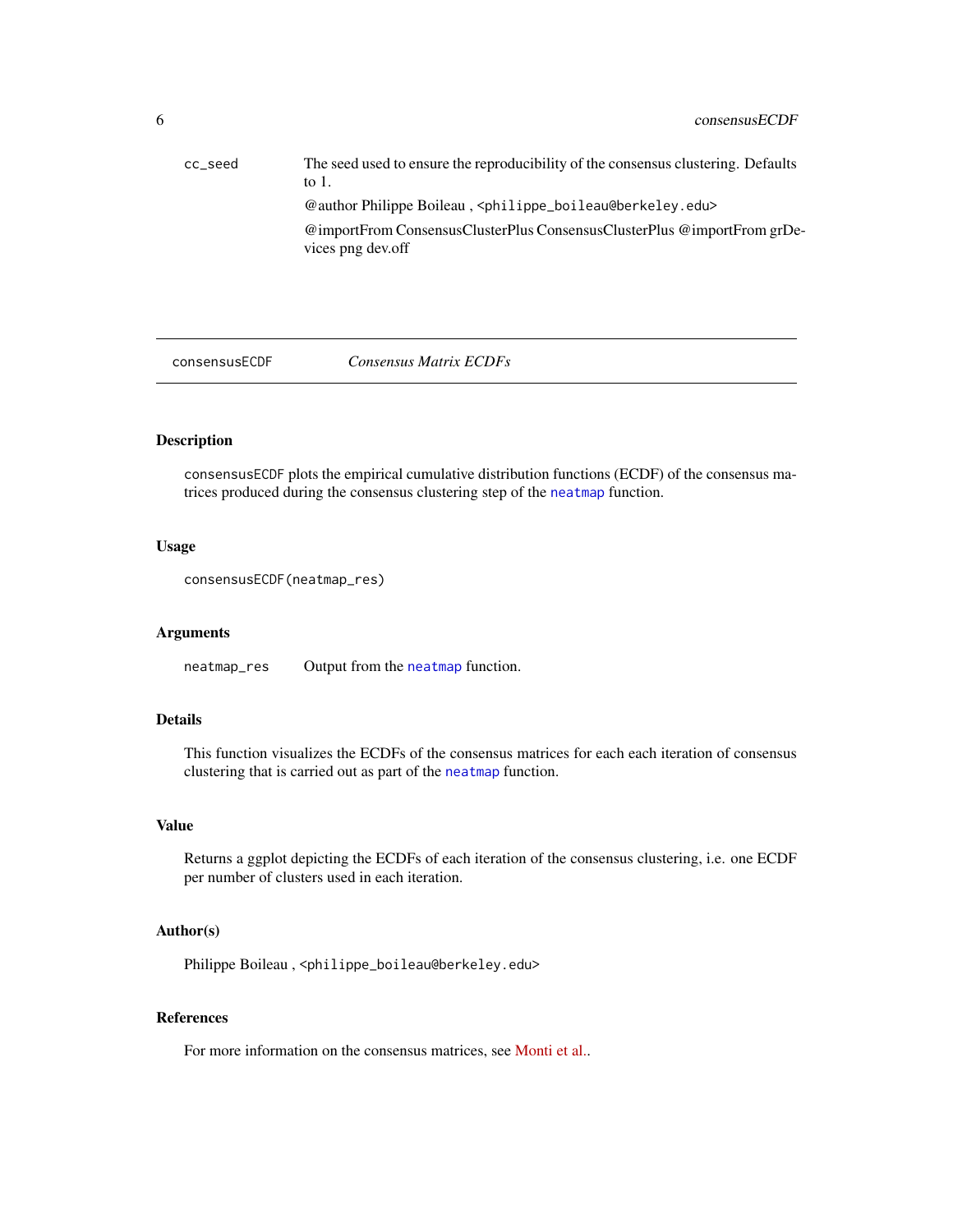# <span id="page-6-0"></span> $\alpha$ consensusMap 7

#### Examples

```
#' # create the data frame using the network, node and edge attributes
df <- netsDataFrame(network_attr_df,
                    node_attr_df,
                    edge_df)
# run the neatmap code on df
neat_res <- neatmap(df, scale_df = "ecdf", max_k = 3, reps = 100,
                    xlab = "vars", ylab = "nets", xlab_cex = 1, ylab_cex = 1)# create the ECDF plot
consensusECDF(neat_res)
```
consensusMap *Create Heatmaps of Consensus Matrices*

#### Description

consensusMap produces a list of heatmaps from the consensus matrices produced during the consensus clustering step of the [neatmap](#page-9-1) function.

#### Usage

```
consensusMap(neatmap_res, link_method = "average")
```
#### Arguments

| neatmap_res | Output from the neatmap function.                                                |
|-------------|----------------------------------------------------------------------------------|
| link_method | The agglomeration method to be used for hierarchical clustering. Defaults to the |
|             | average linkage method. See other methods in holast.                             |

#### Details

This function will create a list of heatmaps of the consensus matrices produced during the consensus clustering step of the [neatmap](#page-9-1) function. The default clustering method used in the heatmaps is hierarchical clustering using the average linkage method, though other linkage methods can be used. The consensus cluster matrix is used as a measure of similarity. The heatmaps are produced using [heatmaply](#page-0-0).

#### Value

Returns of a list of heatmaps depicting the consensus matrices of each

#### Author(s)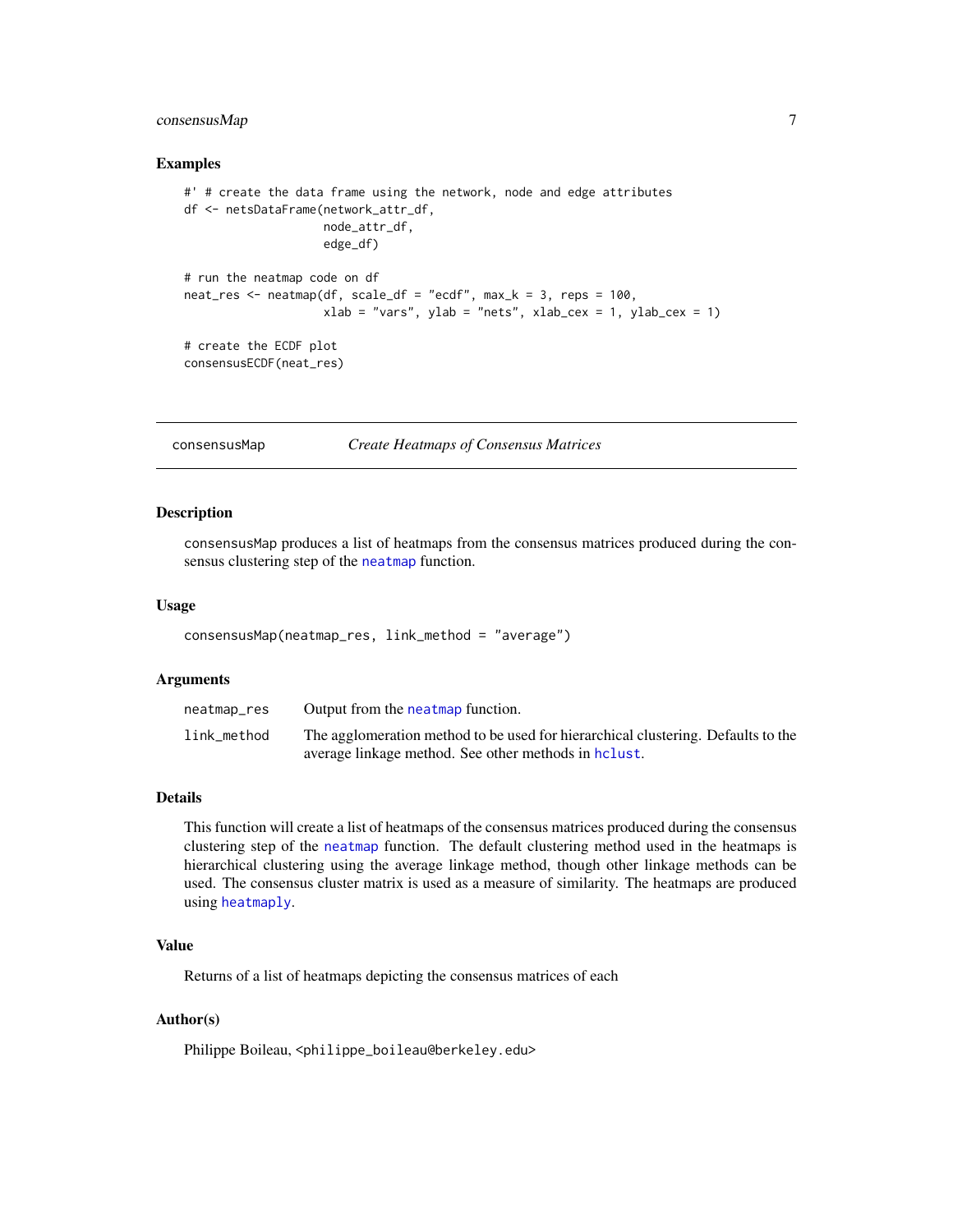#### <span id="page-7-0"></span>References

For more information on the consensus matrices, see [Monti et al..](https://link.springer.com/article/10.1023%2FA%3A1023949509487)

#### Examples

```
# create the data frame using the network, node and edge attributes
df <- netsDataFrame(network_attr_df,
                   node_attr_df,
                    edge_df)
# run the neatmap code on df
neat_res <- neatmap(df, scale_df = "ecdf", max_k = 3, reps = 100,
                    xlab = "vars", ylab = "nets", xlab_cex = 1, ylab_cex = 1)# create the list of heatmaps for each iteration
hm_list <- consensusMap(neat_res)
```
createNetworks *Create Networks Using Edge Data Frame*

#### Description

createNetworks creates Igraph network objects using an edge data frame. This is important for computing structural properties of the networks to be explored by [neatmap](#page-9-1).

#### Usage

```
createNetworks(edge_df)
```
#### Arguments

edge\_df A data frame where each row represents a different network and where each column represents a potential edge between node A and node B. The column names should be of the form "XA\_B", where A and B are the node numbers in the network. If Node A or B do not exist in the specific network, the cell should have a value of NA. If there is no edge between A and B, place a value of 0. Avoid redundant column names since all edges are assumed to be undirected, e.g. avoid "XA\_B" and "XB\_A".

#### Author(s)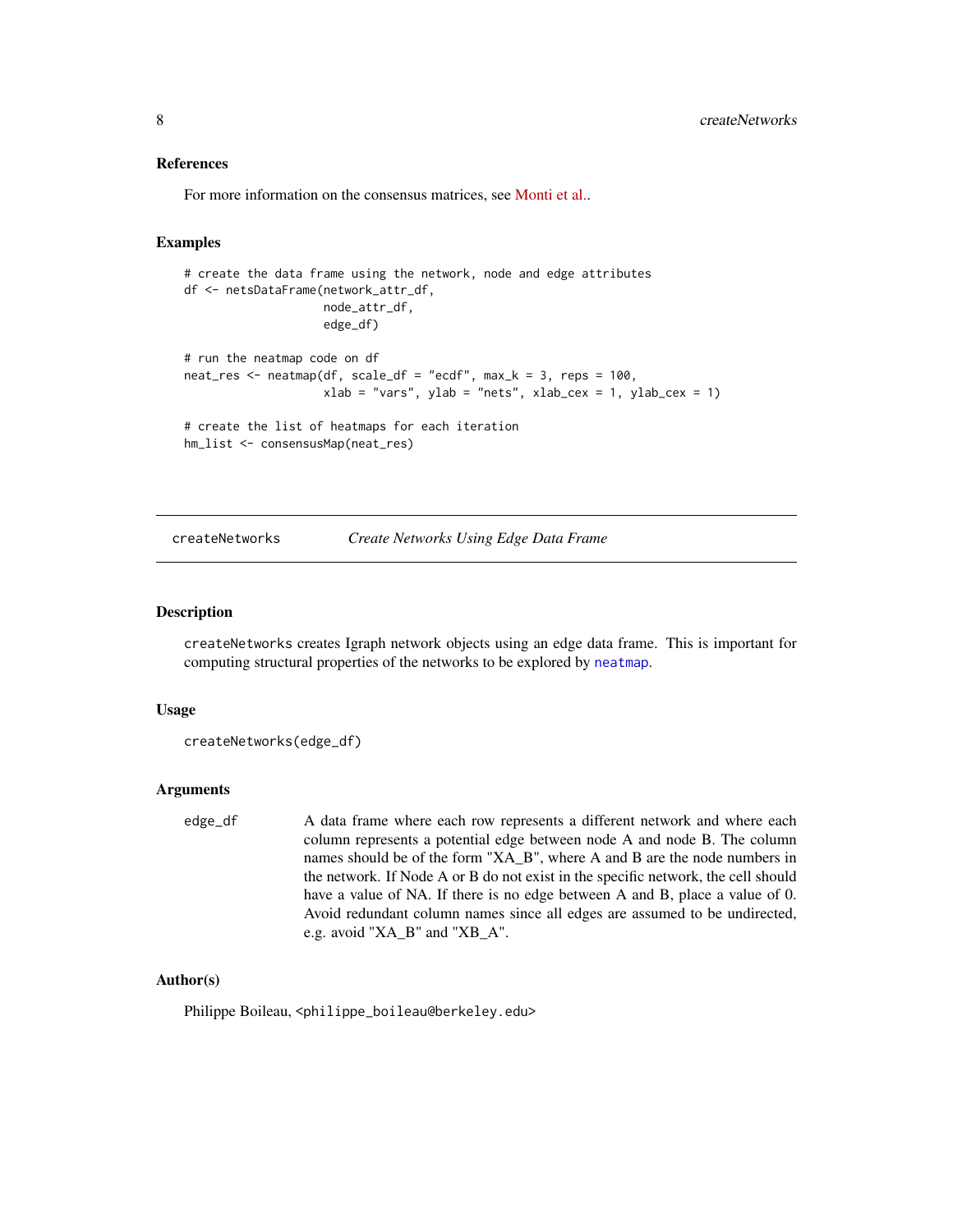<span id="page-8-0"></span>

# Description

A dataset containing a list of undirected edges for ten different networks. Each network has a maximum size of 5 nodes. The network and node attribute data are saved in their respective files.

#### Usage

edge\_df

#### Format

An object of class data. frame with 10 rows and 10 columns.

# Author(s)

Philippe Boileau, <philippe\_boileau@berkeley.edu>

getStructureAttr *Structural Attributes of Networks Data Frame*

# Description

getStructureAttr produces a data frame of the structural attributes of a list of networks.

#### Usage

```
getStructureAttr(net_list)
```
# Arguments

net\_list A list of Igraph network objects that represent the collection of networks.

# Author(s)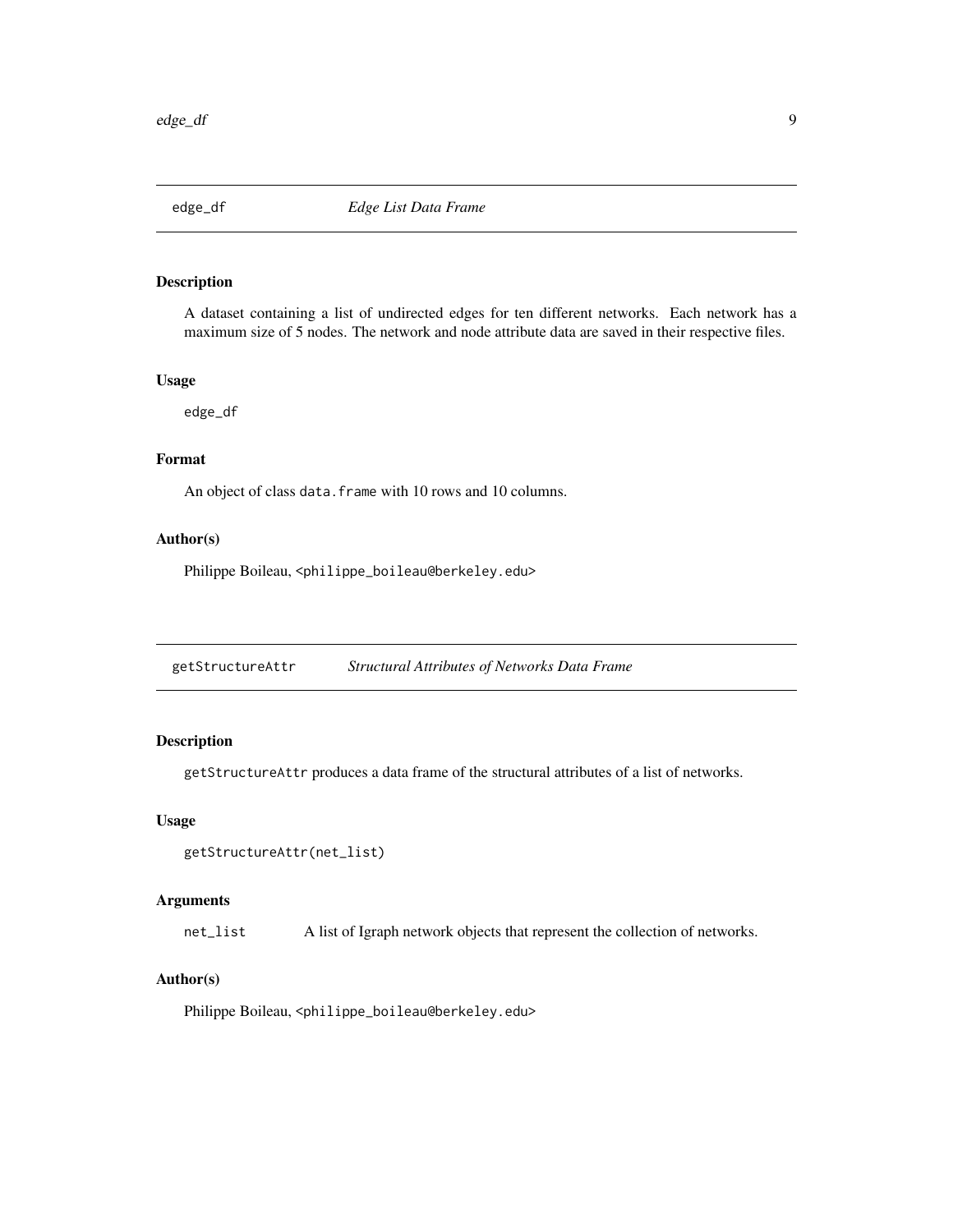<span id="page-9-0"></span>hierarchy *Hierarchy*

# Description

hierarchy calculates the hierarchy of a network

# Usage

hierarchy(net)

# Arguments

net An igraph object representing a network

# Author(s)

Philippe Boileau, <philippe\_boileau@berkeley.edu>

<span id="page-9-1"></span>neatmap *Explore Multi-Network Data*

# Description

neatmap produces a heatmap of multi-network data and identifies stable clusters in its variables.

# Usage

```
neatmap(df, scale_df, link_method = "average",
  dist_method = "euclidean", max_k = 10, reps = 1000, p_var = 1,
  p_{net} = 0.8, cc_{seed} = 100, main_{title} = "", xlab, ylab,xlab_cex = 1, ylab_cex = 1, heatmap_margins = c(50, 50, 50, 100))
```
### Arguments

| df          | a dataframe of network attributes containing only numeric values.                                                                                                                                                                                                                                                                                                                                                                                                                                                                                                     |
|-------------|-----------------------------------------------------------------------------------------------------------------------------------------------------------------------------------------------------------------------------------------------------------------------------------------------------------------------------------------------------------------------------------------------------------------------------------------------------------------------------------------------------------------------------------------------------------------------|
| scale_df    | A string indicating whether the columns of the data frame should be scaled, and,<br>if so, which method should be used. The options are "none", "ecdf", "normalize"<br>and "percentize". If "none" is selected, then the columns are not scaled. If "ecdf"<br>is selected, then the columns are transformed into their empirical cumulative<br>distribution. If "normalize" is selected, each column is centered to have a mean<br>of 0 and scaled to have a standard deviation of 1. If "percentize" is selected,<br>column values are transformed into percentiles. |
| link_method | The agglomeration method to be used for hierarchical clustering. Defaults to the<br>average linkage method. See other methods in holast.                                                                                                                                                                                                                                                                                                                                                                                                                              |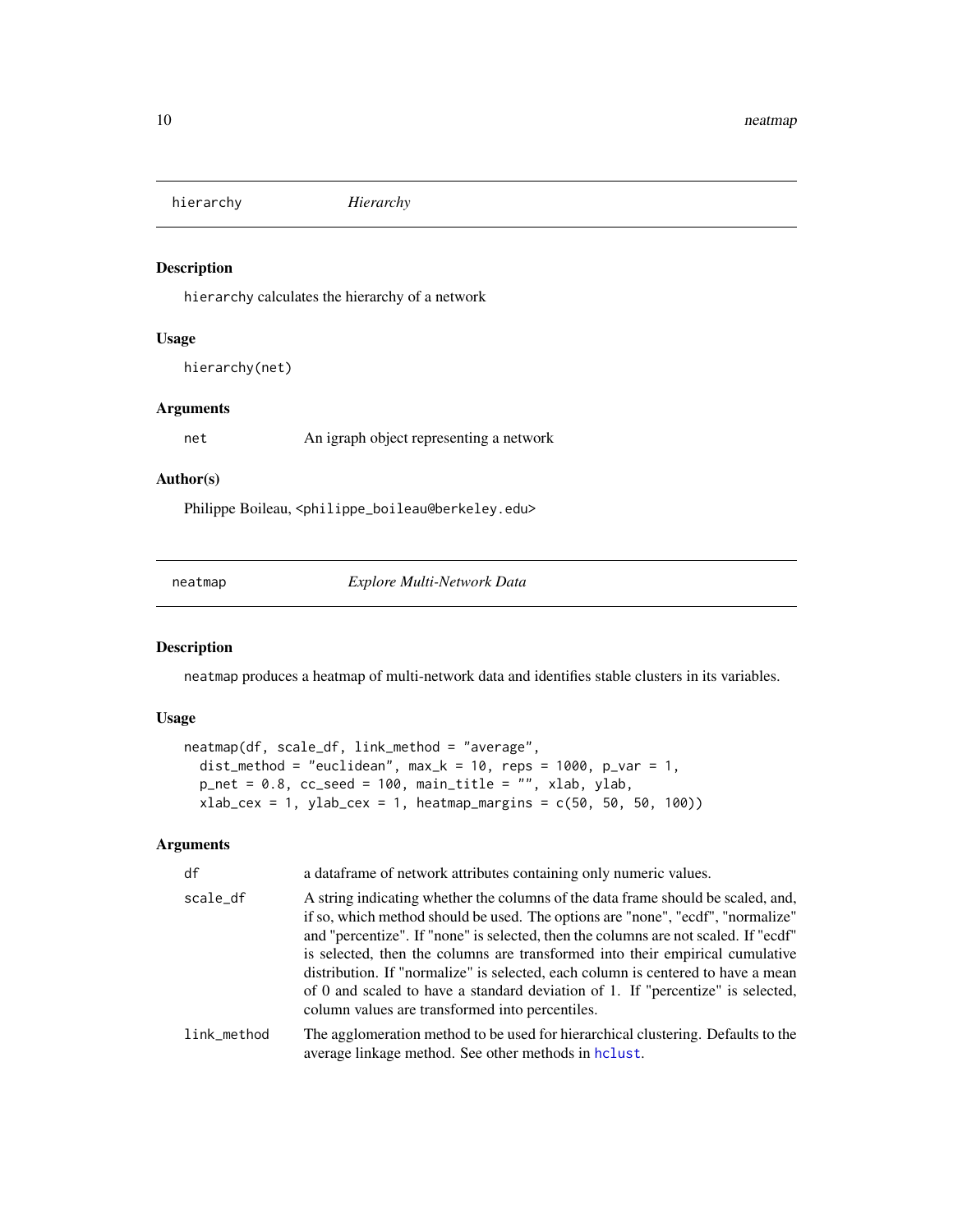#### <span id="page-10-0"></span>neatmap and the state of the state of the state of the state of the state of the state of the state of the state of the state of the state of the state of the state of the state of the state of the state of the state of th

| dist_method     | The distance measure to be used between columns and between rows of the<br>dataframe. Distance is used as a measure of similarity. Defaults to euclidean<br>distance. See other options in dist.   |
|-----------------|----------------------------------------------------------------------------------------------------------------------------------------------------------------------------------------------------|
| max_k           | The maximum number of clusters to consider in the consensus clustering step.<br>Consensus clustering will be performed for max_k-1 iterations, i.e. for 2, 3, ,<br>max_k clusters. Defaults to 10. |
| reps            | The number of subsamples taken at each iteration of the consensus cluster algo-<br>rithm. Defaults to 1000.                                                                                        |
| p_var           | The proportion of network variables to be subsampled during consensus cluster-<br>ing. Defaults to 1.                                                                                              |
| p_net           | The proportion of networks to be subsampled during consensus clustering. De-<br>faults to 0.8.                                                                                                     |
| cc_seed         | The seed used to ensure the reproducibility of the consensus clustering. Defaults<br>to $1$ .                                                                                                      |
| main_title      | The title of the heatmap.                                                                                                                                                                          |
| xlab            | The x axis label of the heatmap.                                                                                                                                                                   |
| ylab            | The y axis label of the heatmap.                                                                                                                                                                   |
| xlab_cex        | The font size of the elements on the x axis.                                                                                                                                                       |
| ylab_cex        | The font size of the elements on the y axis.                                                                                                                                                       |
| heatmap_margins |                                                                                                                                                                                                    |
|                 |                                                                                                                                                                                                    |

The size of the margins for the heatmap. See [heatmaply](#page-0-0).

#### Details

This function allows users to efficiently explore their multi-network data by visualizing their data with a heatmap and assessing the stability of the associations presented within it. neatmap requires that the data frame be processed into an appropriate format prior to use. Data is then scaled (if necessary) using of the built in methods. See (list functions) for further details on how to prepare multi-network data for use with neatmap. The heatmap is created using [heatmaply](#page-0-0) and the consensus clustering is performed using [ConsensusClusterPlus](#page-0-0)

# Value

A named list containing the heatmap of the multi-network data and a list of length max\_k-1 where each element is a list containing the consensus matrix, the consensus hierarchical clustering results and the consensus class assignments. The list of results produced by the consensus clustering can be parsed using following functions in the [neatmaps](#page-11-1) package: [consClustResTable](#page-2-1), [consensusECDF](#page-5-1) and [consensusChangeECDF](#page-3-1).

# Author(s)

Philippe Boileau, <philippe\_boileau@berkeley.edu>

### References

For more information on the consensus clustering, see [Monti et al..](https://link.springer.com/article/10.1023%2FA%3A1023949509487)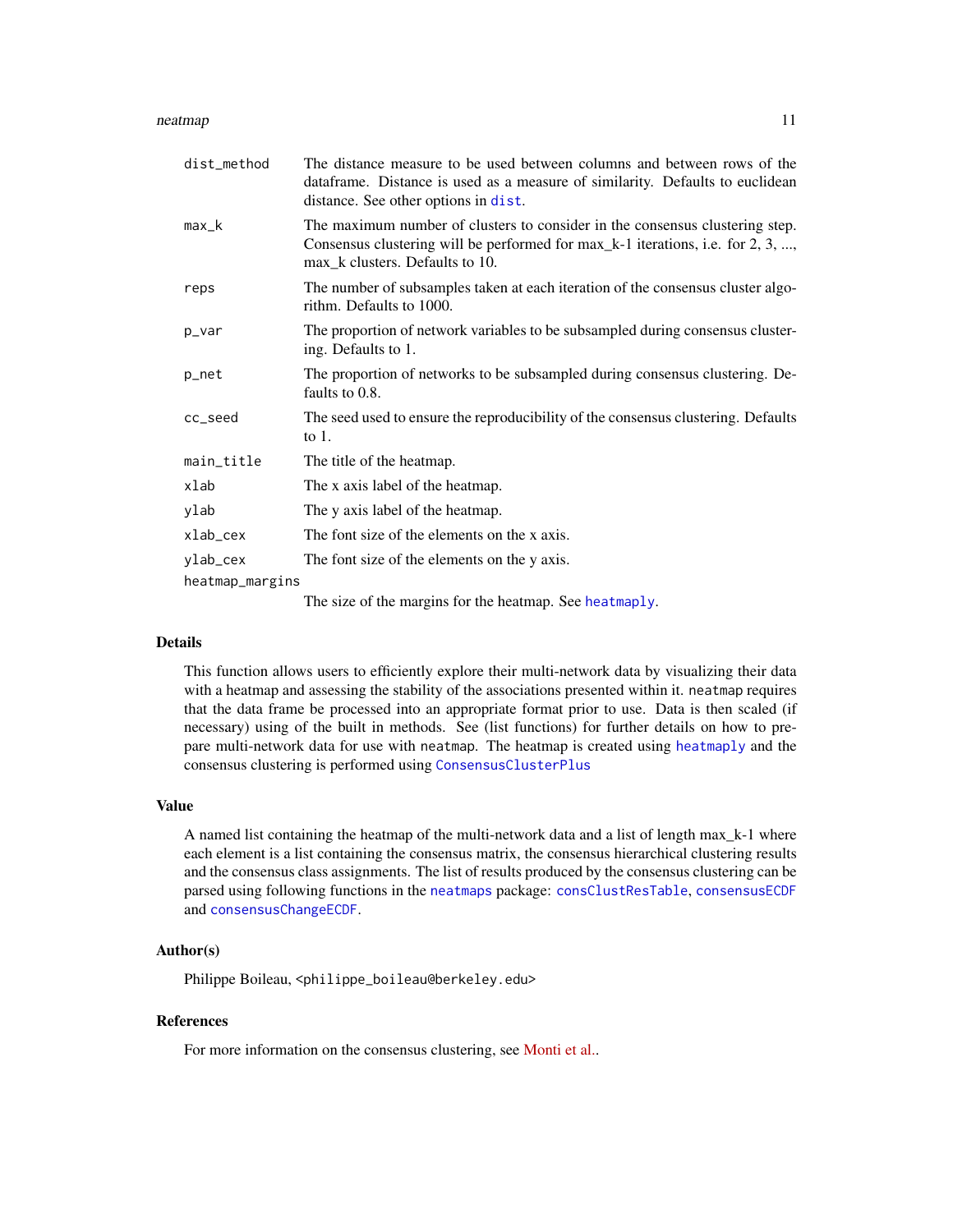# Examples

```
# create the data frame using the network, node and edge attributes
df <- netsDataFrame(network_attr_df,
                    node_attr_df,
                    edge_df)
# run the neatmap code on df
neat_res <- neatmap(df, scale_df = "ecdf", max_k = 3, reps = 100,
                    xlab = "vars", ylab = "nets", xlab_cex = 1, ylab_cex = 1)# extract the heatmap
heatmap <- neat_res$heatmap
# extract the consensus clustering results
consensus_res <- neat_res$consensus_clust
```
<span id="page-11-1"></span>neatmaps neatmaps *package*

# Description

A package for exploring multi-network data.

#### Details

See the README on [CRAN](https://CRAN.R-project.org/package=neatmaps) or [GitHub](https://github.com/PhilBoileau/neatmaps/tree/master)

# Author(s)

Philippe Boileau, <philippe\_boileau@berkeley.edu>

netsDataFrame *Networks Data Frame*

# Description

netsDataFrame produces data frames of collections of networks.

# Usage

```
netsDataFrame(net_attr_df, node_attr_df, edge_df,
  cent_measure = c("mean"))
```
<span id="page-11-0"></span>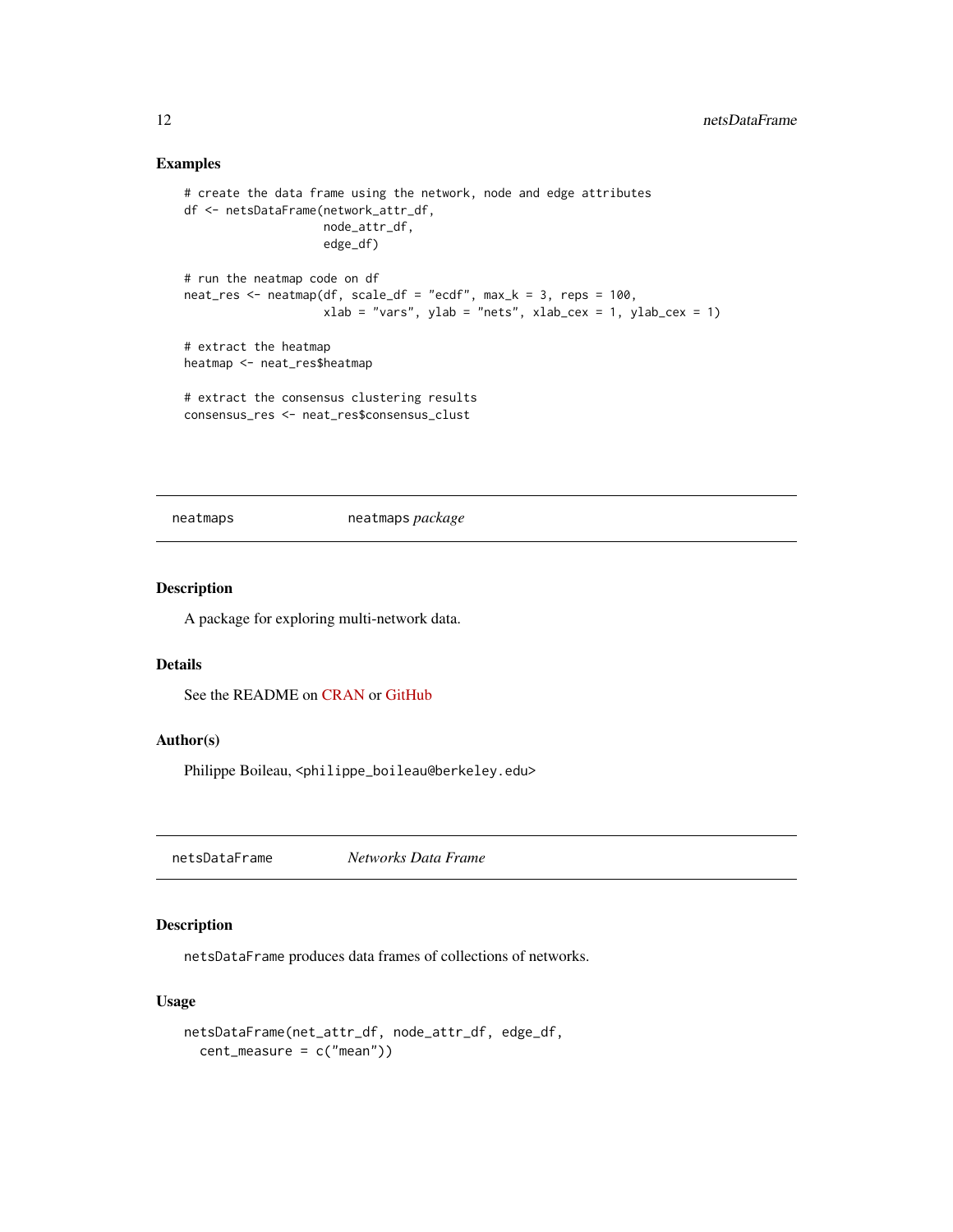#### <span id="page-12-0"></span>**Arguments**

| net_attr_df  | A data frame consisting of all of the networks' graph attributes. The first col-<br>umn should contain the name of the network, and all other columns should be<br>numeric. All empty entries should be filled as "NA". |
|--------------|-------------------------------------------------------------------------------------------------------------------------------------------------------------------------------------------------------------------------|
| node_attr_df | A data frame consisting of all of the networks' nodes' attributes. All columns<br>should be numeric. All empty entries should be filled in as "NA".                                                                     |
| edge_df      | A data frame consisting of the edge matrix for each ego network. Edges are<br>assumed to be undirected and unweighted. 1 indicates the existence of an edge<br>between nodes, 0 indicates the lack of an edge.          |
| cent_measure | A vector of the measures of centrality to be used for the summary of the node<br>attributes data. The supported measures of centrality are: "mean" and "median".                                                        |

# Details

The function produces data frames of collections of networks. The function requires the input of three data frames: a data frame containing the graph attributes, a data frame containing the node characteristics and a data frame containing the edge list of each network. The rows in each of these data frames must represent individual networks, and must therefore have identical row length. Measures of centrality used in the summarization of the node attributes must also be furnished.

# Value

The function returns a data frame that offers an overview of all of the ego networks.

# Author(s)

Philippe Boileau, <philippe\_boileau@berkeley.edu>

# Examples

```
df <- netsDataFrame(network_attr_df,
                    node_attr_df,
                    edge_df)
```
network\_attr\_df *Network Attributes Data*

# Description

A data set containing four randomly generated variables used to mimic the network attributes of ten different networks. Attribute 1 and 2 have a correlation of 0.41, 1 and 3 have a correlation of 0.91, 1 and 4 have a correlation of 0.34, 2 and 3 have a correlation of 0.07, 2 and 4 have a correlation of 0.17 and 3 and 4 have a correlation of 0.32.

#### Usage

network\_attr\_df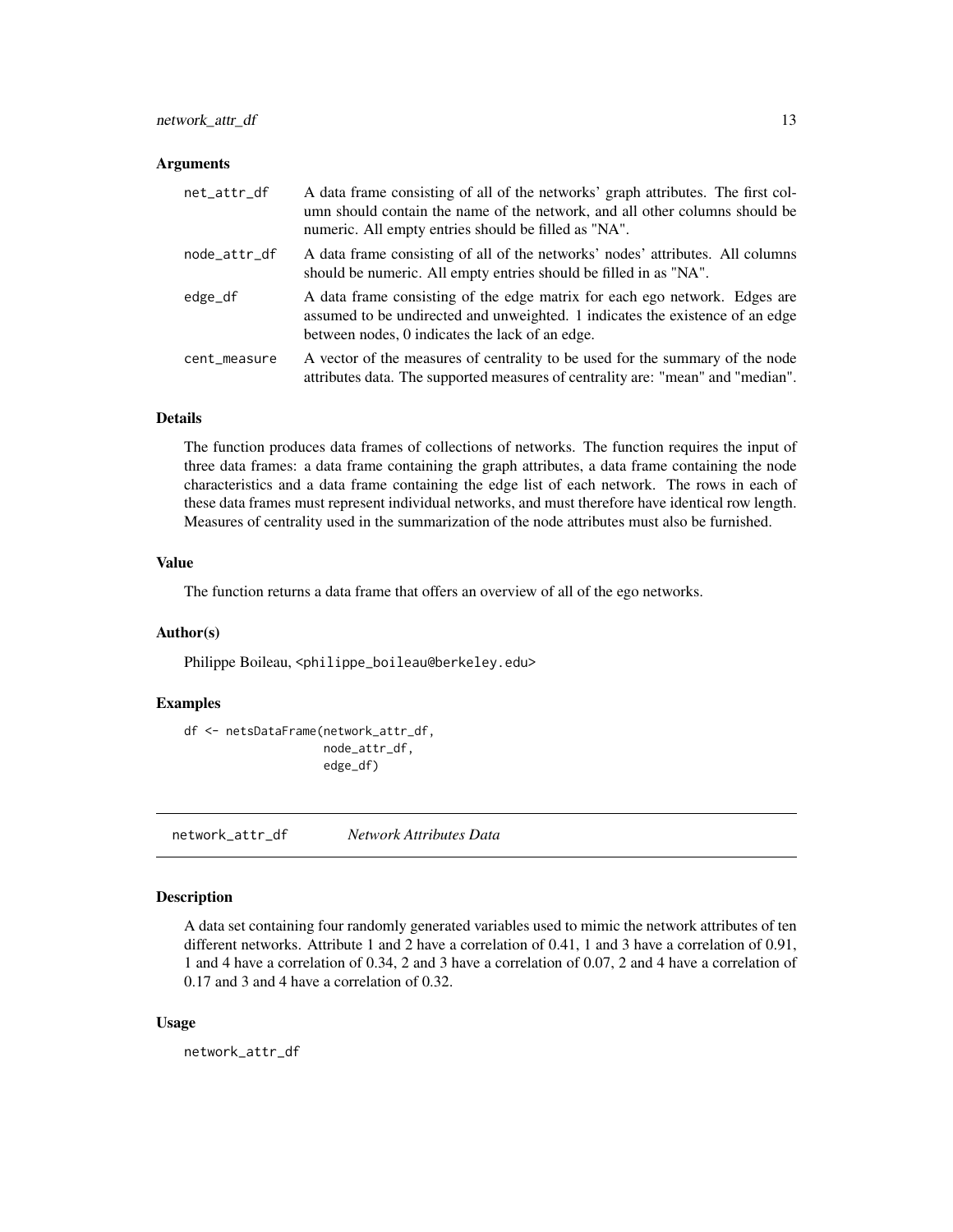# <span id="page-13-0"></span>Format

An object of class data. frame with 10 rows and 4 columns.

#### Author(s)

Philippe Boileau, <philippe\_boileau@berkeley.edu>

node\_attr\_df *Node Attribute Data*

# Description

A dataset containing randomly generated node attributes for each node in each of the ten networks. Attributes A and B have a correlation of roughly 0.8, A and C have a correlation of roughly -0.2, B and C have a correlation of roughly 0.5. Attributes D and E were generated completely randomly, and should not be strongly correlated with any of the other attributes.

#### Usage

node\_attr\_df

### Format

An object of class data. frame with 10 rows and 25 columns.

# Author(s)

Philippe Boileau, <philippe\_boileau@berkeley.edu>

scaleColumns *Scale Between 0 and 1*

#### Description

scaleColumns scales the columns of a data frame object between the values of 0 and 1 without changing the underlying distribution of the columns.

#### Usage

```
scaleColumns(df)
```
### Arguments

df The data frame of numerical values to be scaled.

# Author(s)